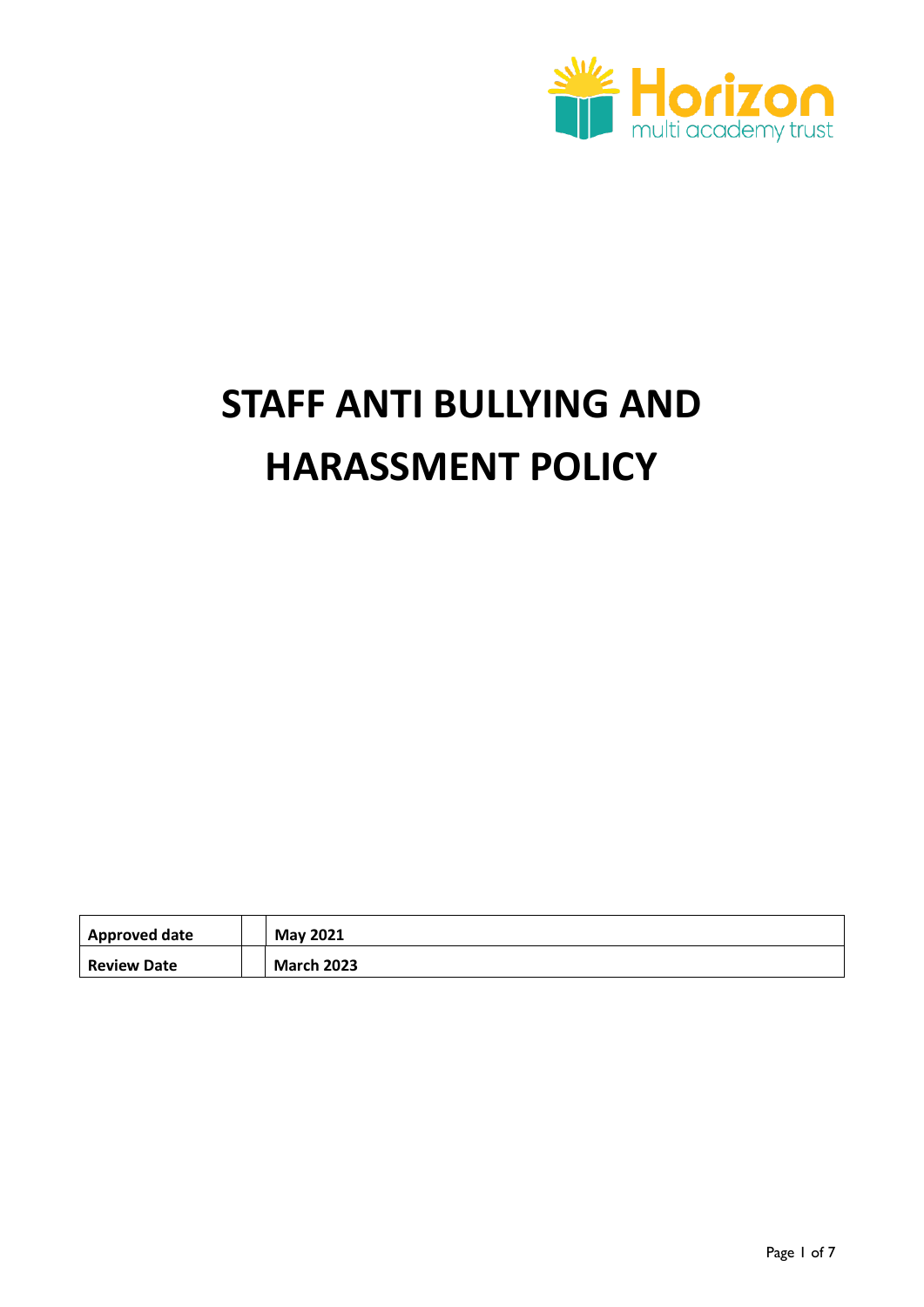

#### **CONTENTS**

| 1              | Introduction                                      | 4 |
|----------------|---------------------------------------------------|---|
| $\overline{2}$ | Definition of Harassment                          | 4 |
| 3              | In scope                                          | 5 |
| 4              | Out of Scope                                      | 5 |
| 5              | Principles                                        | 5 |
| 6              | Informal procedure                                | 6 |
| 7              | Formal procedure                                  | 6 |
| 8              | Procedure for people who have left our employment | 7 |
| 9              | Keeping records                                   | 7 |
| 10             | Support available for employees                   | 7 |
| 11             | <b>Further Guidance</b>                           | 7 |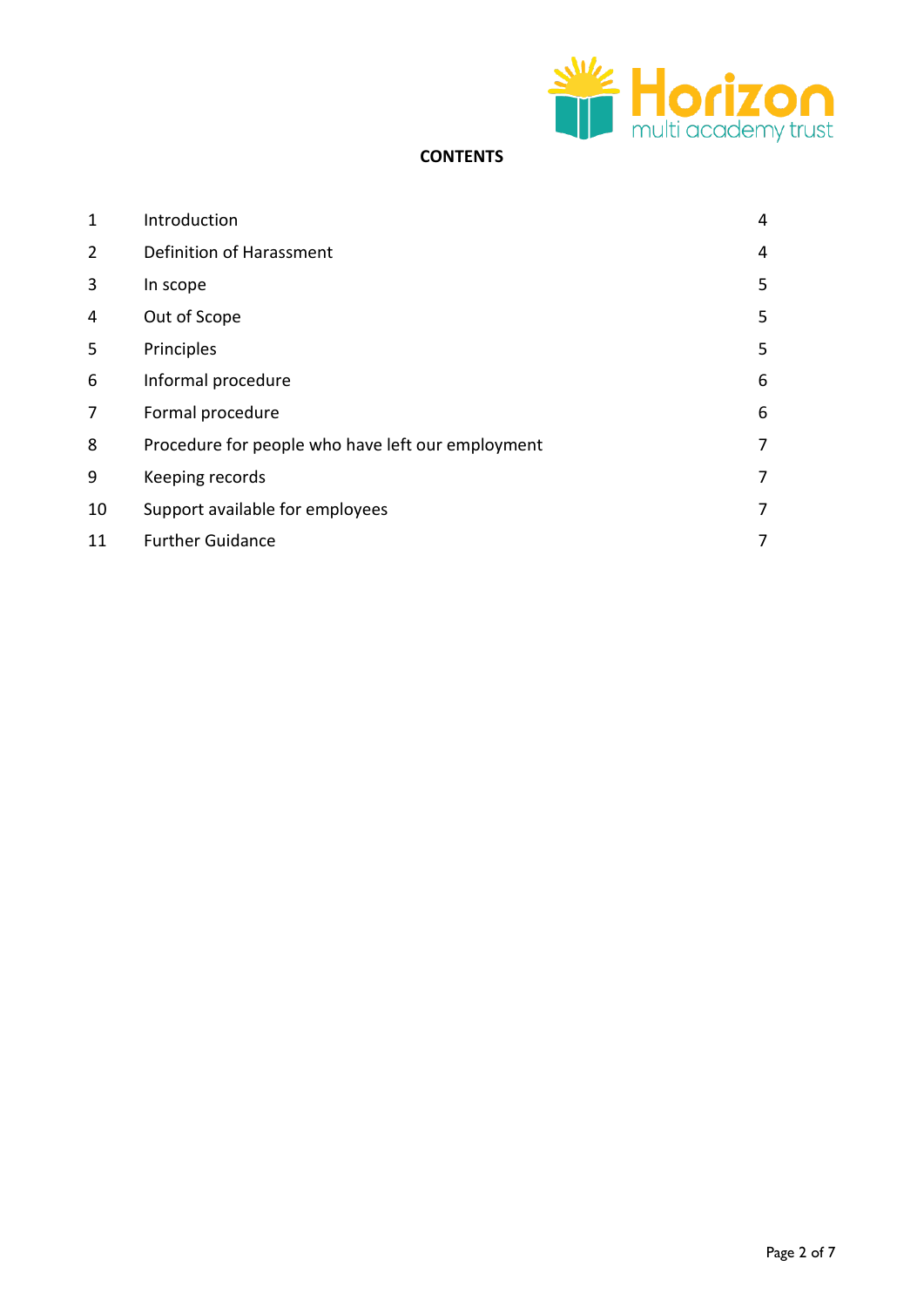

## **INTRODUCTION**

Horizon Multi Academy Trust is committed to providing a safe and healthy working environment for its employees. This includes an environment that is free from bullying, harassment, discrimination and victimisation, where every employee is treated with respect and dignity and where no employee feels threatened or intimidated for any reason. All employees are responsible for treating their colleagues with respect and dignity and every employee should consider whether their words or conduct could be offensive to others. Harassment, victimisation, discriminatory and bullying behaviour may not always be intentional but it is never acceptable.

The purpose of this policy is to stop harassment, bullying, discrimination or victimisation within the workplace. The term 'harassment' will be used to encompass harassment, bullying, discrimination and victimisation from this point forward.

A complaint of harassment is a type of grievance; therefore, this policy is the same as the Grievance Policy with additional information on how to handle a complaint of harassment.

Harassment at work is inappropriate behaviour, it will not be permitted or condoned and serious cases will be treated by Horizon Multi Academy Trust as misconduct, which may include gross misconduct warranting dismissal. Complaints of harassment will be dealt with sensitively, discretely and as quickly as possible.

Employees raising a complaint of harassment should be able to do so without fear of

victimisation. All those involved have a duty to act honestly and without malice to anyone else. Individuals raising complaints maliciously will be subject to disciplinary action.

All cases will be dealt with in a non discriminatory and consistent way. The Investigating Officer and the Chairperson of the Grievance Hearing will be responsible for ensuring this.

The employee has the right to be accompanied by a work colleague or represented by a Trade Union Representative or professional representative during all stages of the procedure.

Employees who witness unacceptable behaviour should where possible challenge it. Horizon Multi Academy Trust may vary its Anti Bullying and Harassment Policy and/or Procedure Guide, where it is appropriate to do so, in order to comply with its statutory duty and to provide an effective procedure.

# **2 DEFINITION OF HARASSMENT**

Harassment consists of unwanted conduct affecting the dignity of women and men in the work place. It includes unwelcome physical, verbal and non-verbal conduct and may amount to unlawful discrimination.

Harassment can involve a single incident or be persistent, it may be directed at one or more individuals, and may be related to race, sex, disability, age, religion, belief or non-belief, sexual orientation, or marriage and civil partnership.

Harassment can take place when an individual is discriminated against because of individuals they associate with,. Harassment can also take place if others wrongly believe that the individual has a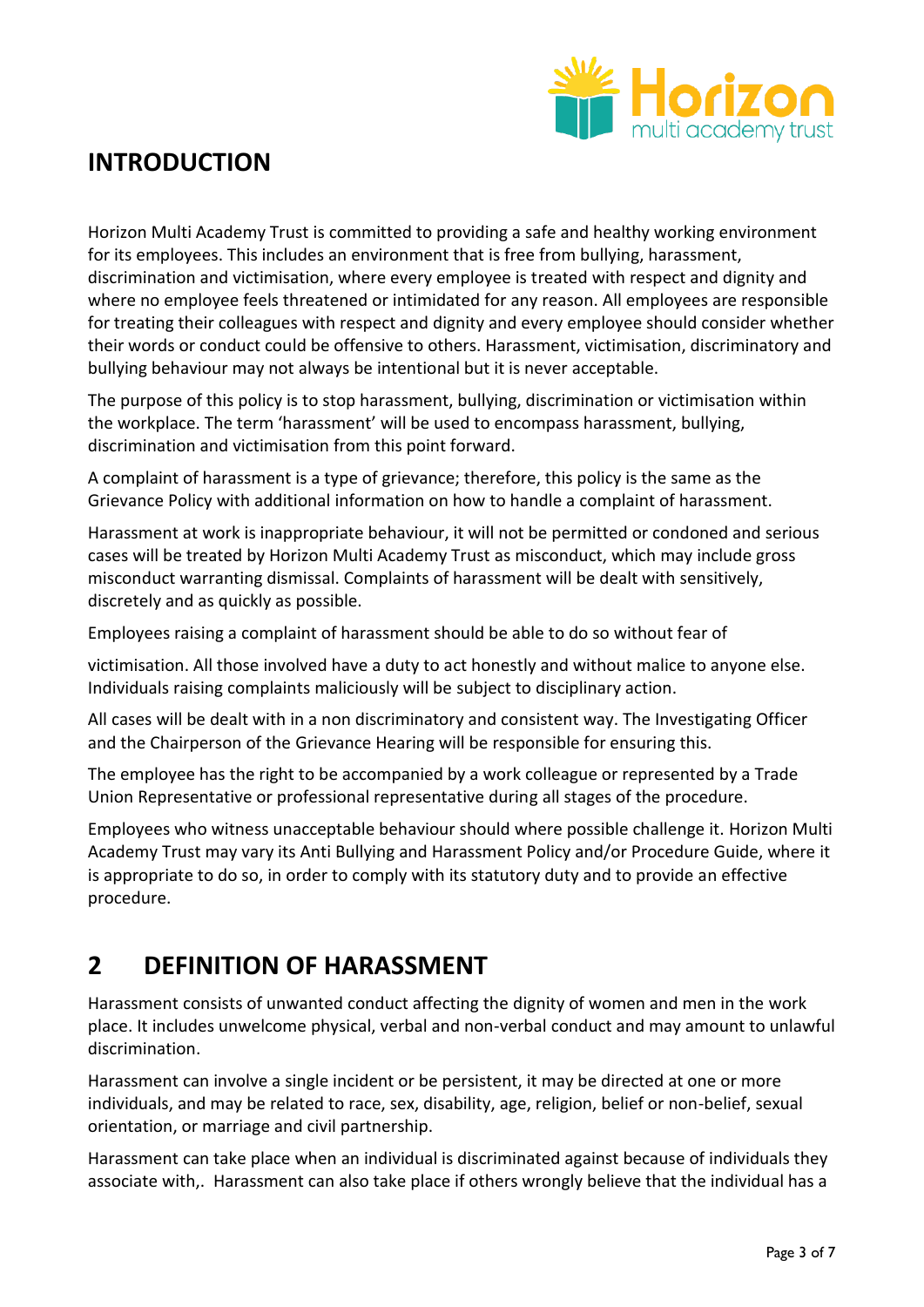

certain characteristic e.g. they harass the individual because of their sexual orientation but their assumptions are incorrect.

Harassment does not always come from individuals within the organisation; it may come from a third party such as a customer or a client. Where a complaint of harassment is made in this instance Horizon Multi Academy Trust will endeavour to take reasonable steps to prevent harassment from happening again.

Bullying is offensive, intimidating, malicious or insulting behaviour which, through the abuse or misuse of power, makes the recipient feel vulnerable, humiliated and threatened. It includes persistent criticism and personal abuse and/or ridicule, either in public or private, which is humiliating or demeaning. Bullying behaviour can also include berating or belittling employees, unreasonably changing an employee's workload, hours, or place of work without their knowledge/agreement.

Unwanted physical contact includes unnecessary touching, patting, pinching, brushing against another individual's body, insulting or abusive behaviour or gestures, physical threats, assault or sexual assault.

Unwanted verbal conduct includes unwelcome advances, such as repeated requests for 'dates', patronising titles or nicknames, propositions or remarks, innuendo, lewd comments, jokes, banter or abusive language which refer to an individual's or group's race, sex, disability, religion, belief or non-belief, age, or sexual orientation etc.

Unwanted non-verbal conduct includes, graffiti referring to individual characteristics or private life, abusive or offensive gestures, leering, whistling at someone i.e. 'wolf whistles', displaying pornographic or suggestive literature, pictures, or films/videos or inappropriate use of computers including email for this purpose.

Victimisation consists of treating an individual or group of individuals less favourably than others in the same or similar circumstances because they have made a complaint or allegation of discrimination, have acted as a witness or informant in connection with any harassment cases.

The above list is not exhaustive. What constitutes harassment is specific to individuals and relates to their feelings of dignity and respect.

# **3 IN SCOPE**

■ This policy applies to all Horizon Multi Academy Trust employees

# **4 OUT OF SCOPE**

The Anti Bullying and Harassment Policy does not apply in the following cases:

- Where the employee has not submitted their complaint following legislative requirements.
- If the employee raises a concern in compliance with the Public Interest Disclosure Act; please refer to the Whistleblowing Policy for further details.
- Where the case has already been heard and there is no new evidence.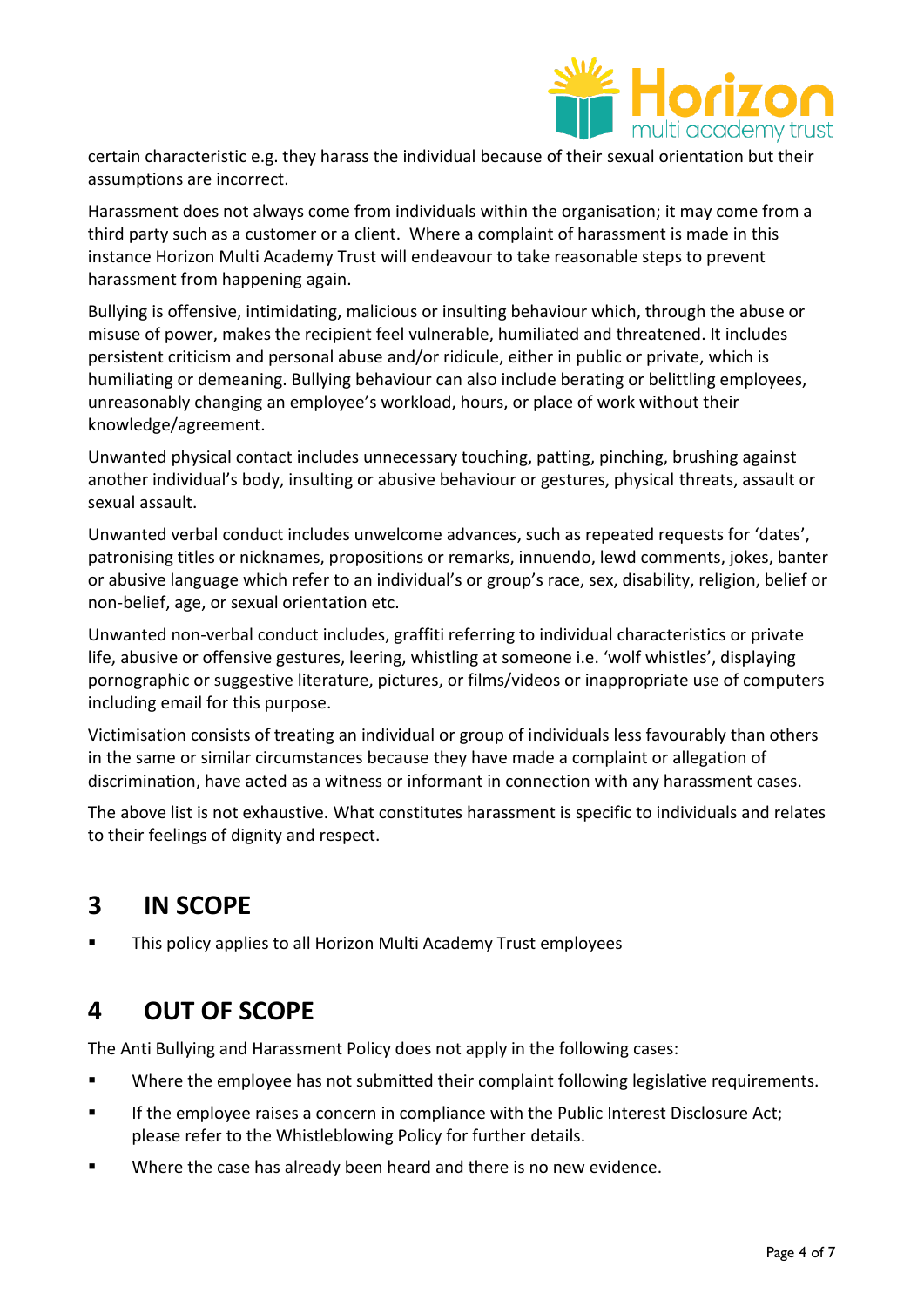

# **5 PRINCIPLES**

Complaints of harassment will be handled as quickly and fairly as possible and informal complaints will be resolved by the Headteacher. If the complaint concerns the Headteacher then the Chair of Local Governors will try and informally resolve the matter. If the complaint concerns the CEO then the Chair of the Trust Board will try and informally resolve the matter. Timescales specified will apply unless varied by agreement between both parties.

# **6 INFORMAL PROCEDURE**

If an employee believes they are being harassed, they should approach the person to tell them that their behaviour is inappropriate and politely ask them to stop. Employees may require help in doing this and further guidance is available in the Anti Bullying and Harassment Procedure Guide.

Employees should also approach their Headteacher to make them aware of any harassment, so that appropriate action can be taken.

In cases where it is not possible or appropriate to manage the situation using informal procedures, then the following formal procedures should be followed.

# **7 FORMAL PROCEDURE**

#### **7.1 Statement of Complaint**

An employee who wishes to raise a formal harassment complaint should put their complaint formally, in writing without unreasonable delay, to a member of staff specifying the nature of their complaint. Where the complaint is about their Headteacher, the grievance should be raised to the Chair of Governors. If the complaint concerns the CEO then the grievance should be raised with the Chair of the Trust Board.

The employee should indicate, as part of their formal written statement, what solution they seek.

#### **7.2 Investigation**

An investigation will be undertaken.

The Clerk to Governors will write to the employee with a date for a Hearing, normally within 10 working days, of the investigation being completed.

#### **7.3 Suspension**

Where it is deemed necessary, or it is in the interests of either party or work colleagues, one or both/all of the parties might, without prejudice to the outcome, be moved to another work location. In extreme cases, one or both parties may be suspended on full pay, if it is necessary to facilitate the investigation.

Suspensions will be confirmed in writing providing details for suspension and duration.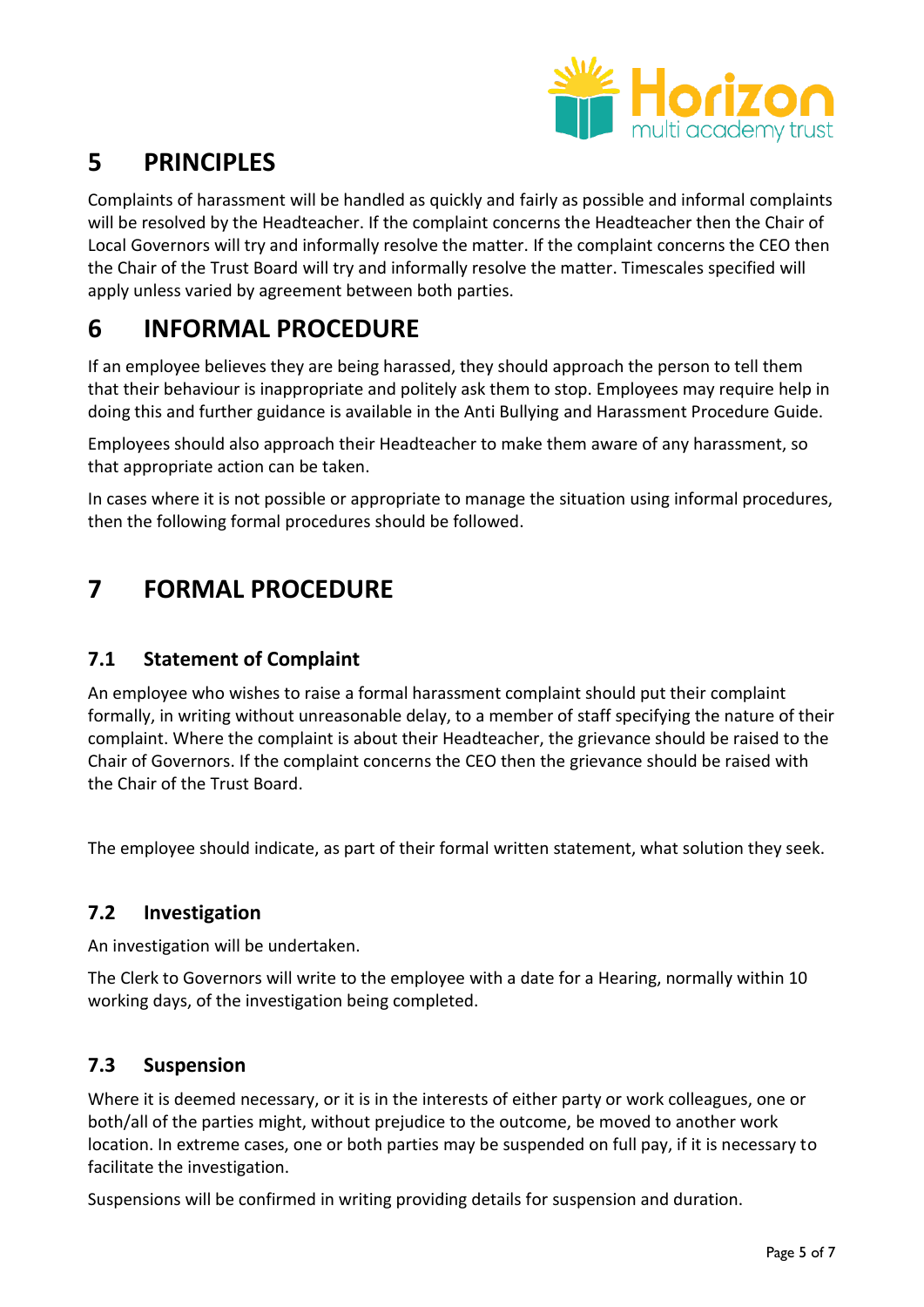

#### **7.4 Hearing**

The employee should take all reasonable steps to attend the Hearing.

If the employee is unable to attend the Hearing and can provide reasonable grounds for not being available, an alternative date will be arranged, normally within 5 working days. If the reasons are medical then a medical certificate will need to be submitted by the employee.

Failure to attend a Hearing without reasonable justification will be investigated and appropriate action taken.

At the Hearing the employee will be given an opportunity to discuss their complaint.

After the Hearing, the Chairperson will provide the outcome in writing, normally within five working days. Employees have the right to appeal.

#### **7.5 Appeal**

If the employee wishes to appeal, they must formally write to the Clerk to Governors advising of their grounds for appeal. This must be received within 5 days of receiving written confirmation of the outcome of the Hearing.

The decision made at the Appeal Hearing is the final stage of the procedure.

## **8 PROCEDURE FOR PEOPLE WHO HAVE LEFT EMPLOYMENT**

Wherever possible a complaint should be dealt with before an employee leaves employment. However, an employee who has left employment and wishes to raise a complaint they should write to their Headteacher, setting out their complaint as soon as possible after leaving employment, preferably within two weeks. Where the complaint is about their Headteacher, the complaint should be raised to the Chair of the Local Governors. If the complaint concerns the CEO then the grievance should be raised with the Chair of the Trust Board.

The Headteacher/Chair of the Local Governors will set out their response in writing and send to the employee. The response letter must be sent without unreasonable delay. There is no appeal process.

### **9 KEEPING RECORDS**

Written records will be kept in accordance with Horizon Multi Academy Trust General Data Protection Regulation Policy. Records should include:

- **The nature of the harassment**
- A copy of the written complaint
- **The Headteacher or governors response**